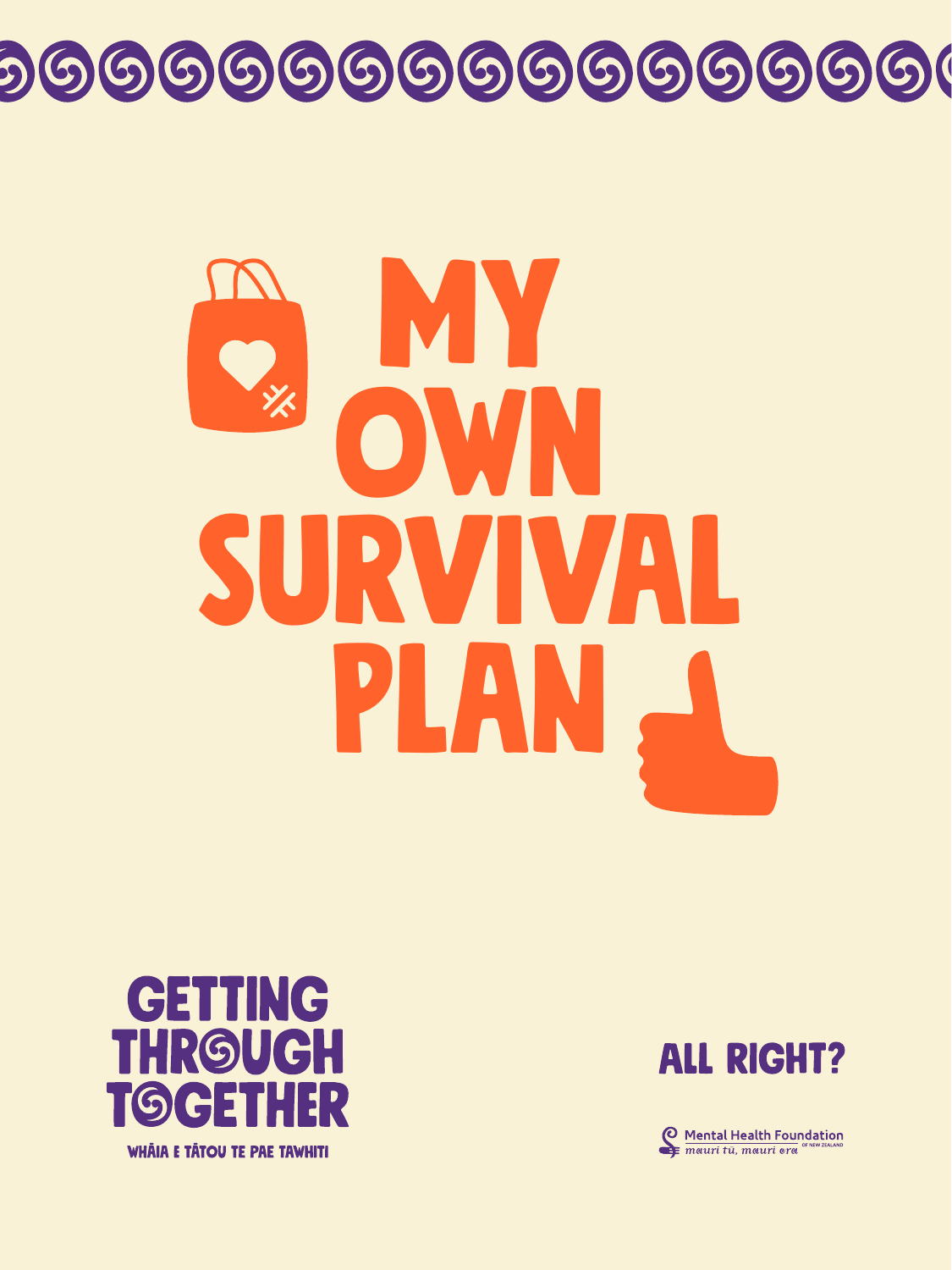This personal safety plan allows you to keep a record of the things you can do and the people you can contact to keep yourself safe if you are feeling really bad during the noho rāhui/lockdown and beyond.

It's important to remember that this too will pass and you deserve help and support to get through.



This resource is interactive, meaning you can type your thoughts and ideas directly onto the blank pages.

#### "DEeP DoWn yOu wIlL KnOw hOw tO HeLp yOuRsElF." MIcHaLeA, 34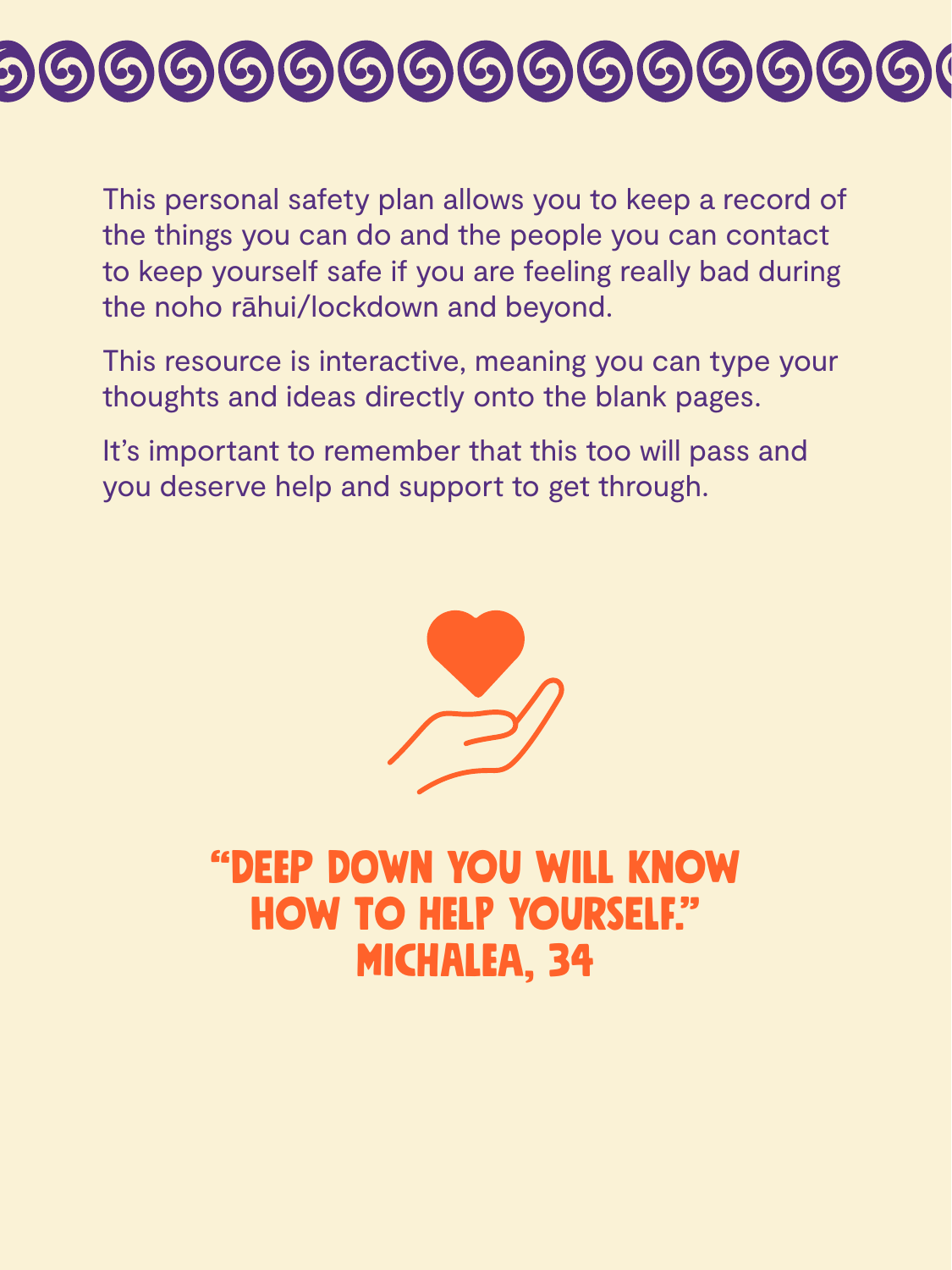### MY OwN SuRvIvAl pLaN

It can help to make your own plan for what to do when things feel really bad.

Try to find a time when you're feeling calm to make

your plan. You could ask someone you trust to help you write it. If that trusted person is outside your home, you may like to kōrero/talk through it over the phone or video chat.

For more information, check out our Having suicidal [thoughts](http://www.mentalhealth.org.nz/get-help/covid-19/having-suicidal-thoughts/) resource.



Write your own answers to each question. Be really honest with yourself about what you need and what works for you. There are some examples on each page to help you think of diferent ideas.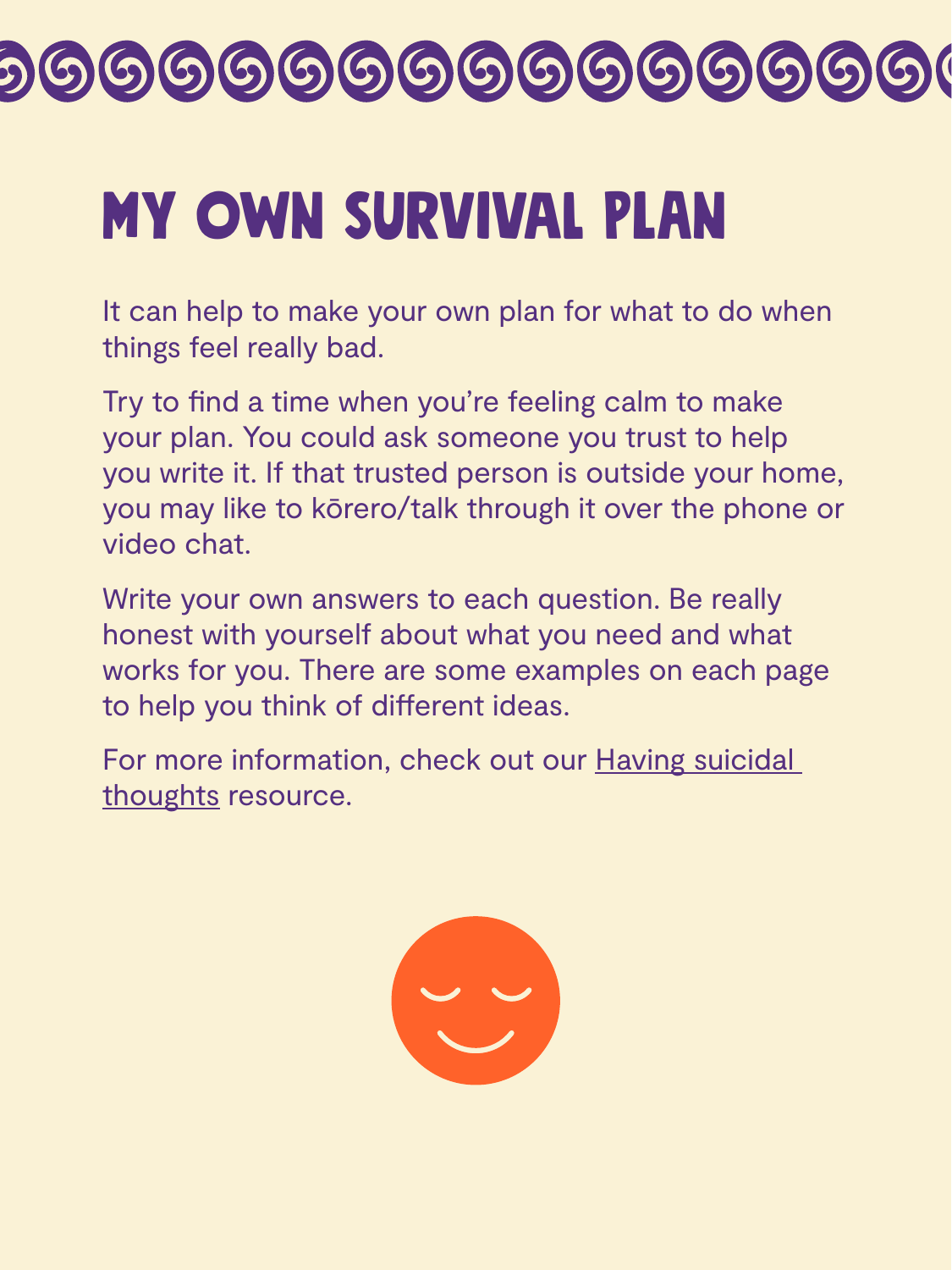#### NOtIcInG WhAt's gOiNg oN

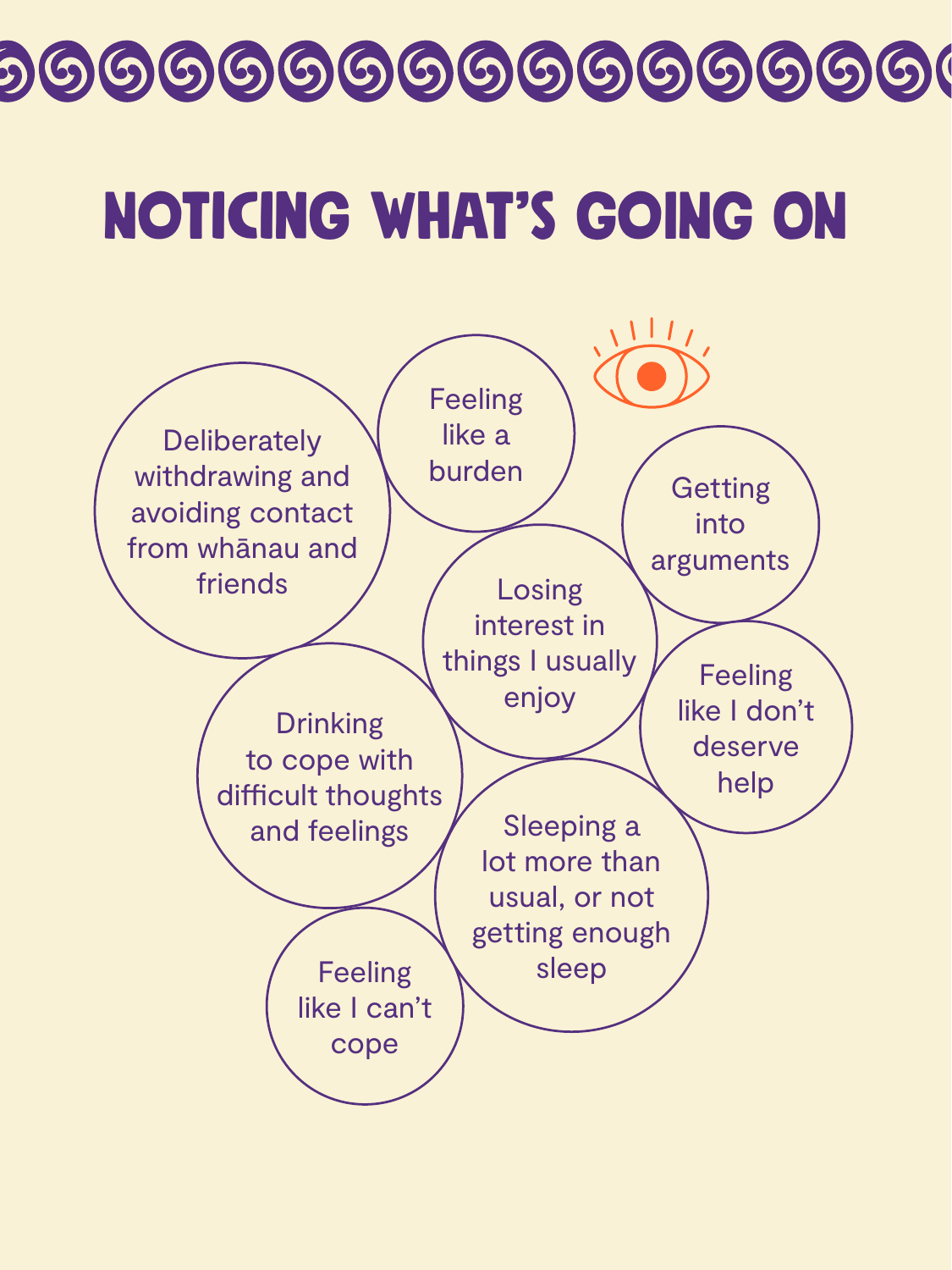*How do my thoughts, moods or behaviours change when things get really bad? What are my warning signs that tell me I should take action?*

## 000000000000000000

jfhjhjdhjdhfk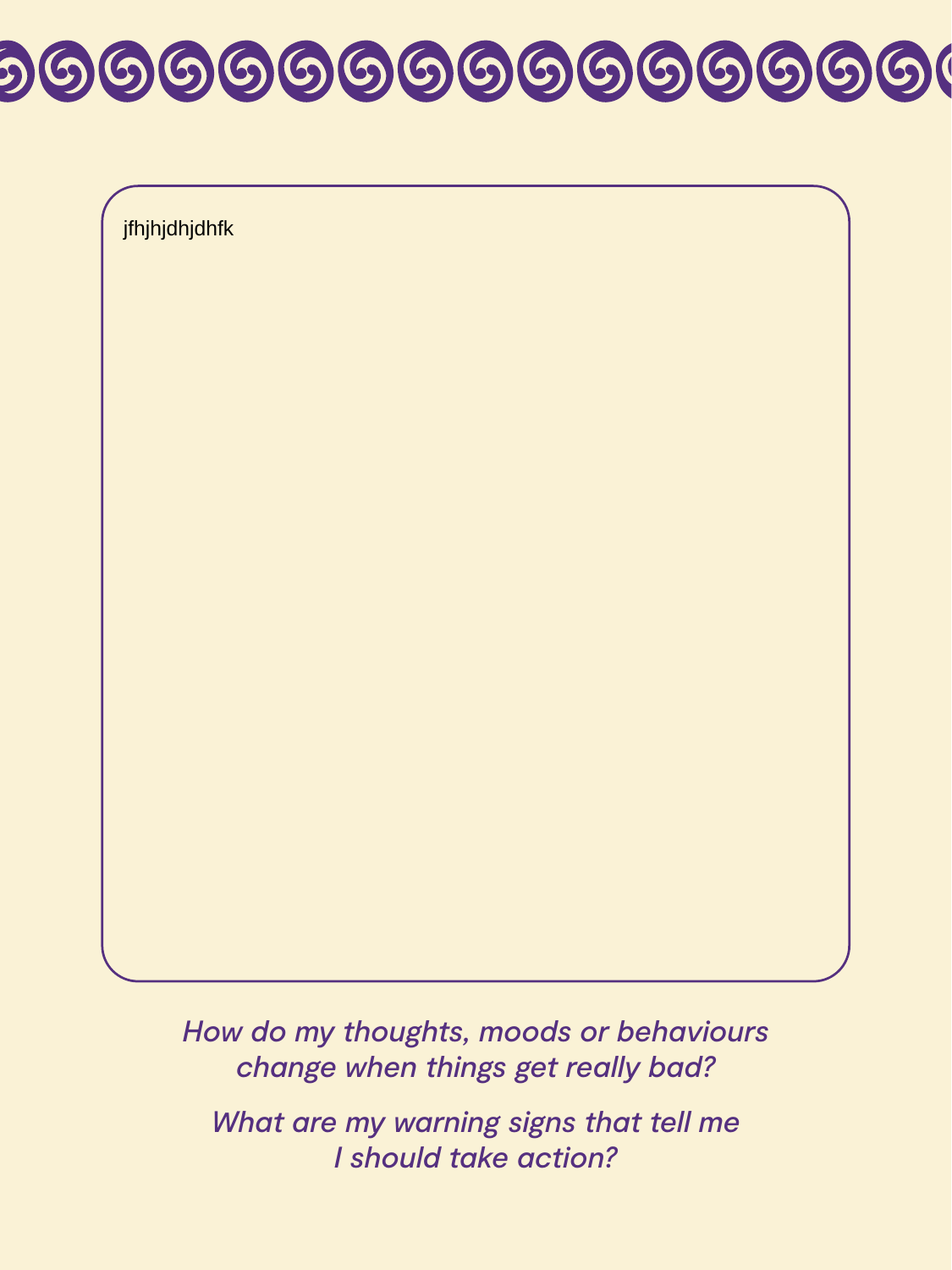### MY ReAsOnS To lIvE

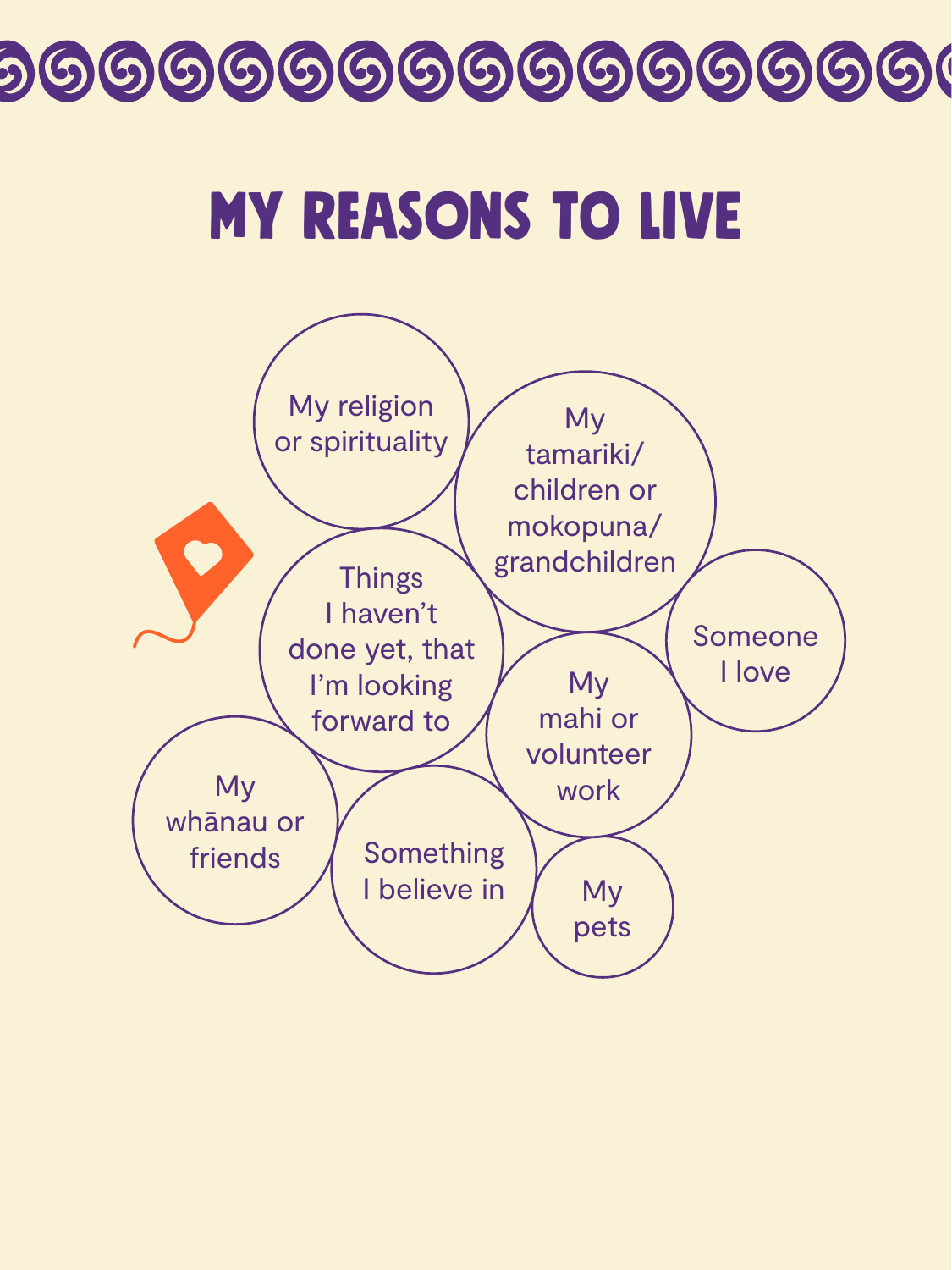

When I'm feeling bad, what are the things *I can remember that are worth living for?*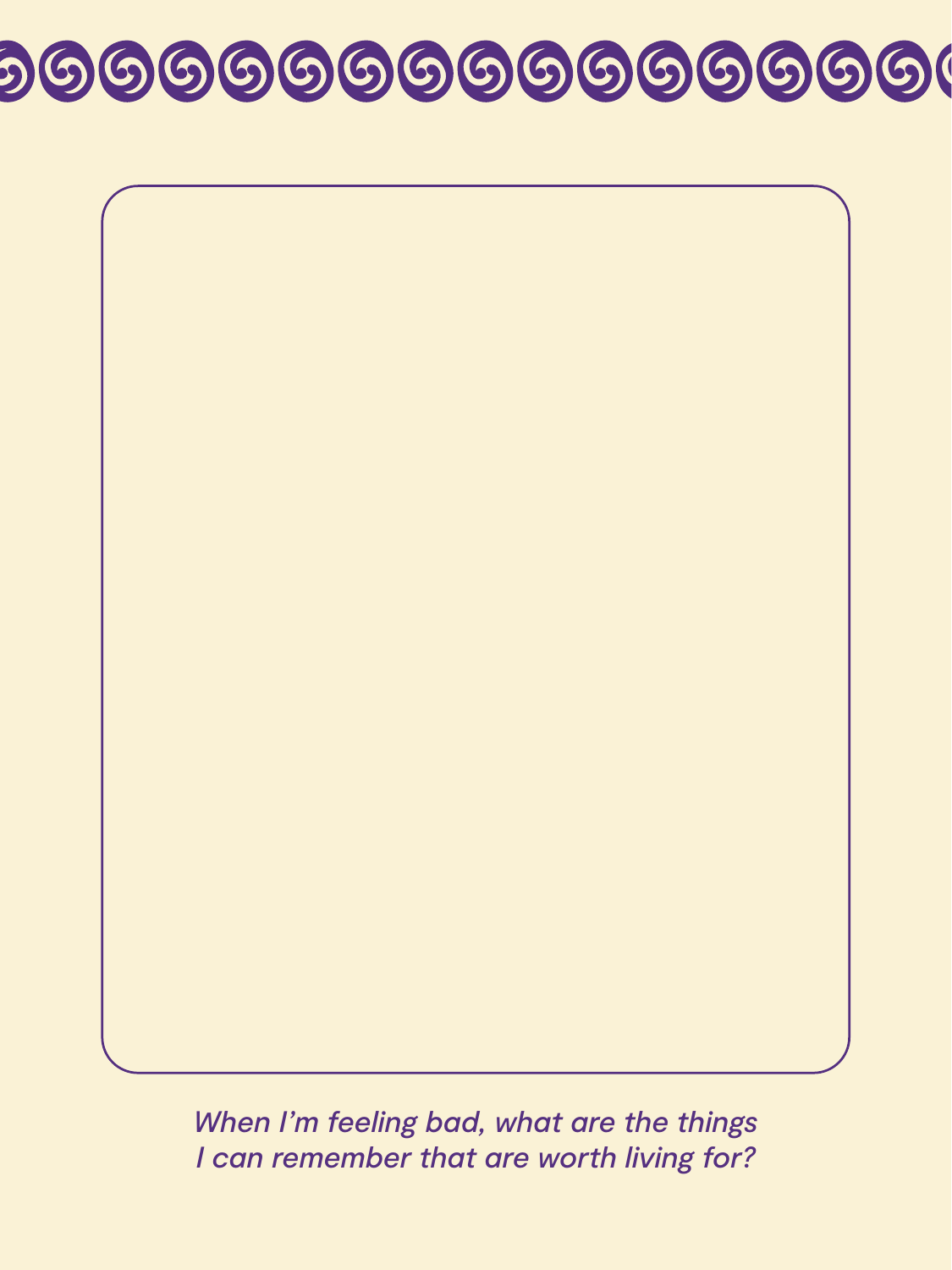#### KEPING SAFE



Get rid of things I might use to hurt myself – throw them away, lock them up or give them to someone in my mirumiru/bubble to keep safe.

Connect with someone who makes me feel safe – this could be calling a friend, whānau member or helpline counsellor.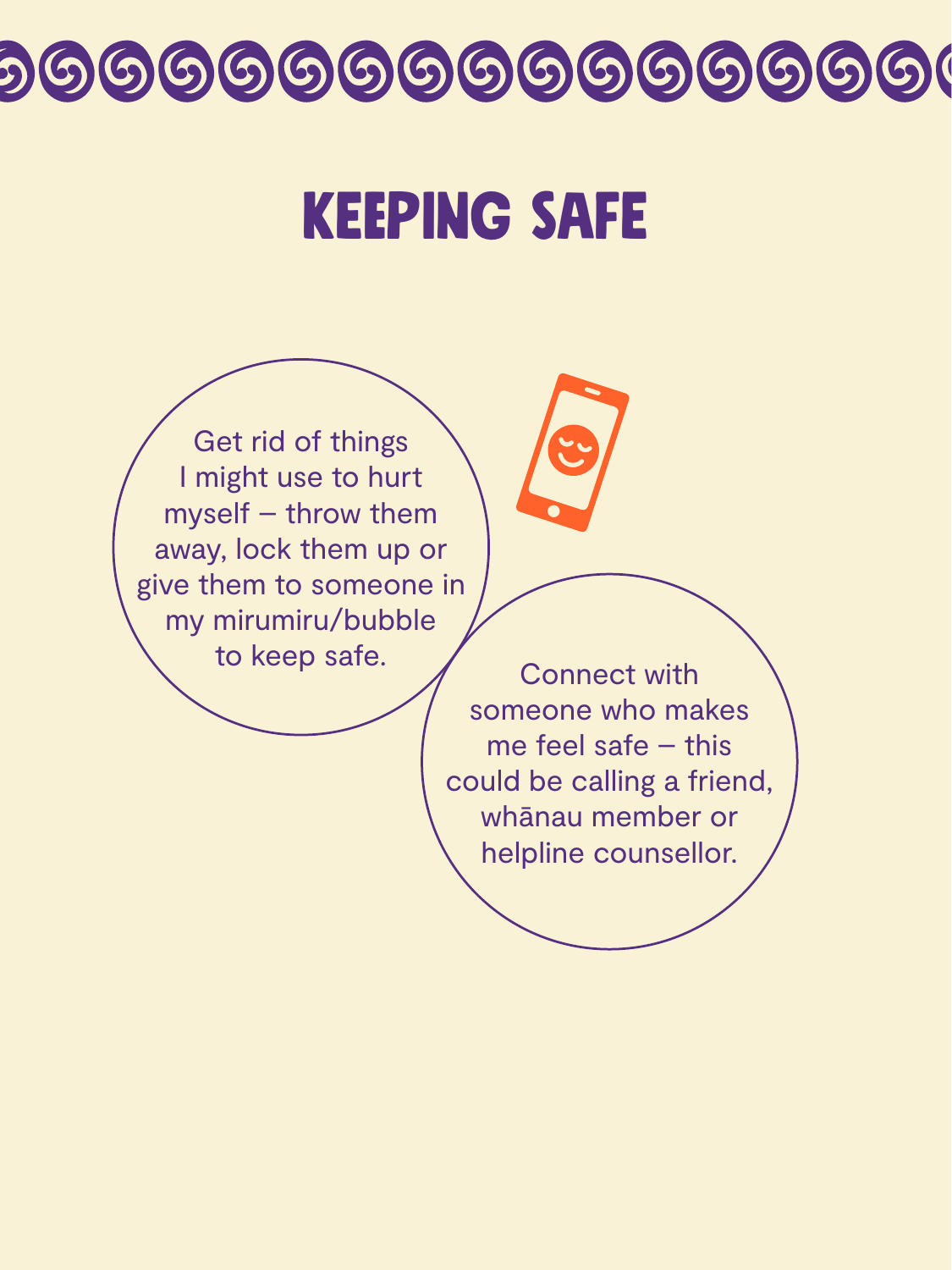

*How can I make my mirumiru/bubble safer?*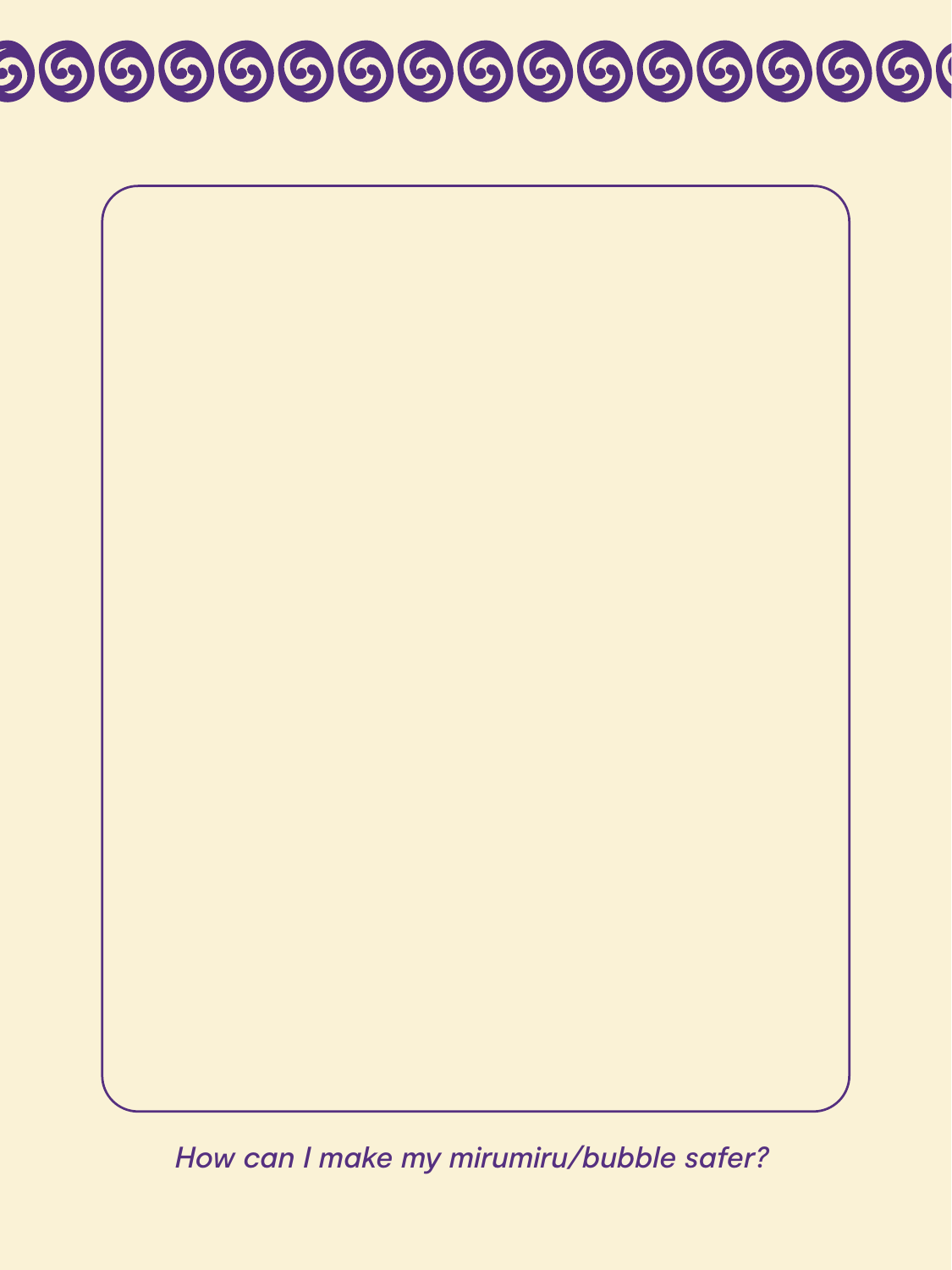### WHAT I CAN DO BY MYSELF?

![](_page_9_Picture_2.jpeg)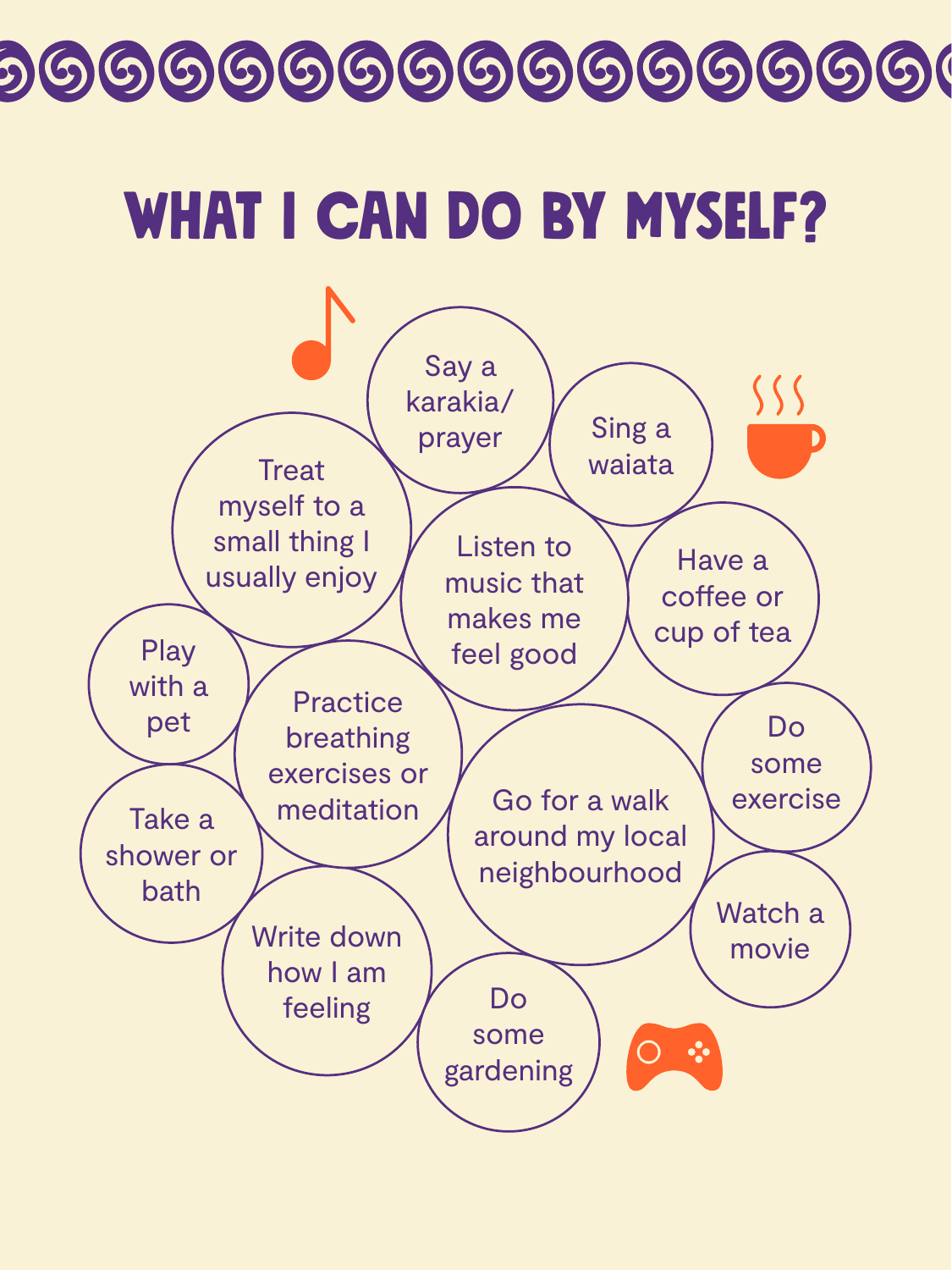![](_page_10_Picture_1.jpeg)

#### *How can I distract myself from these thoughts?*

*What are some things I'll be able to do even when I'm feeling really low?*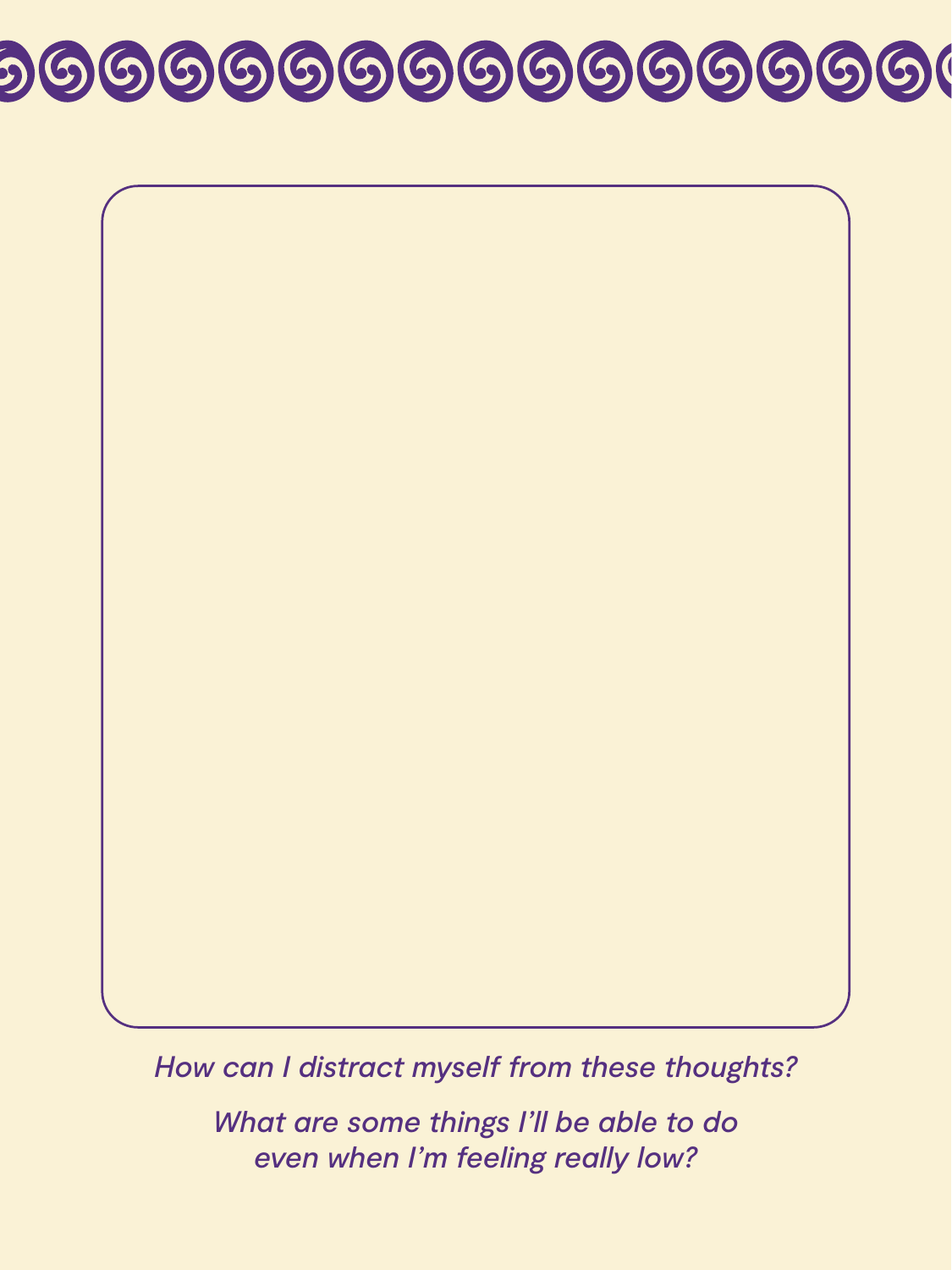#### WHO CAN I CONNECT WITH?

![](_page_11_Picture_2.jpeg)

![](_page_11_Picture_3.jpeg)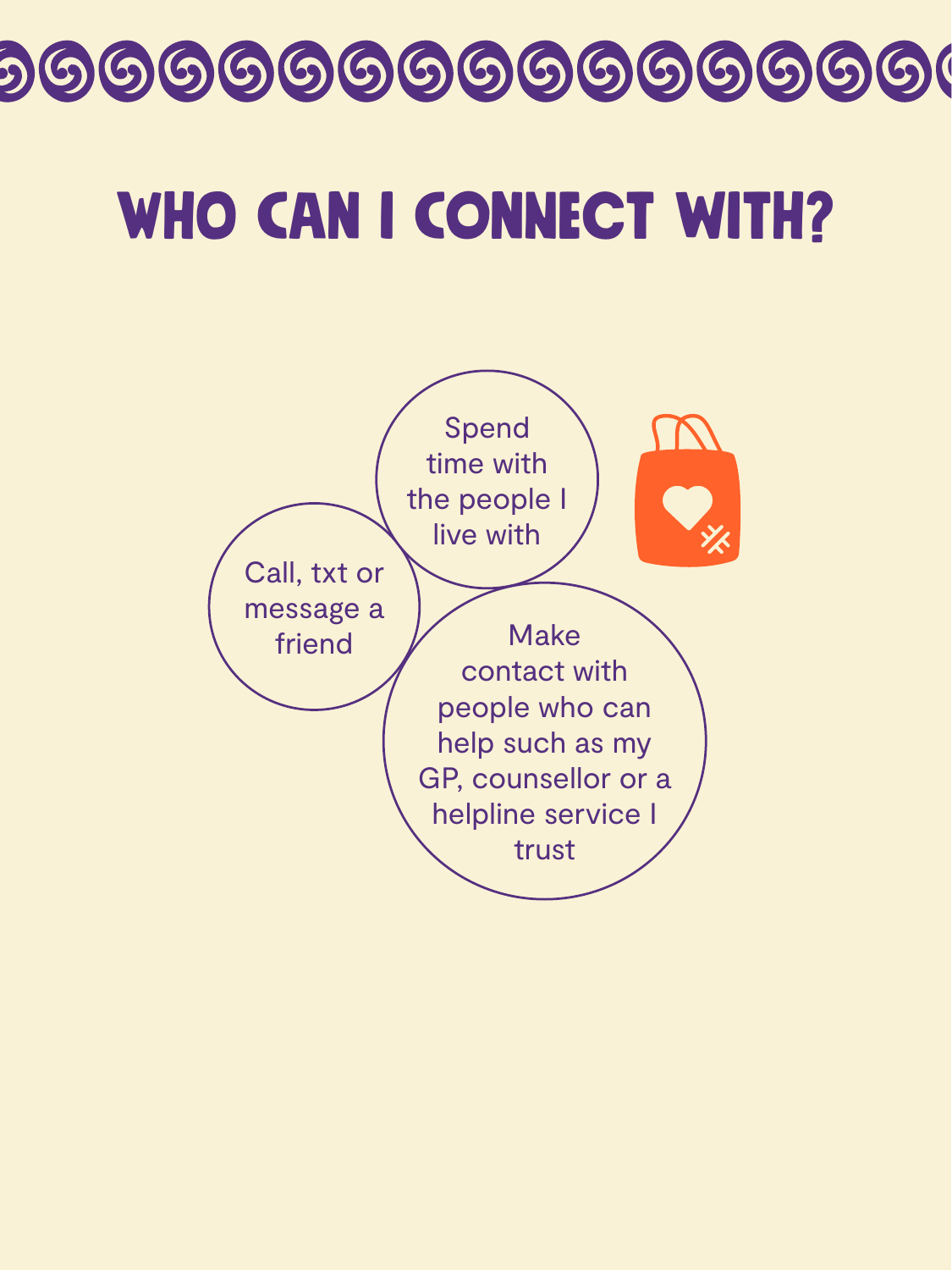### WHO CAN I CONNECT WITH tHaT WiLl hElP LiFt mY MOOD?

Make a list of supportive people you can talk to and their contact details.

If you're working with a doctor, counsellor or peer support worker, write their details down too.

If you don't know who you can talk to, try phoning a helpline or texting a text counselling service (details are at the end of this resource).

![](_page_12_Picture_5.jpeg)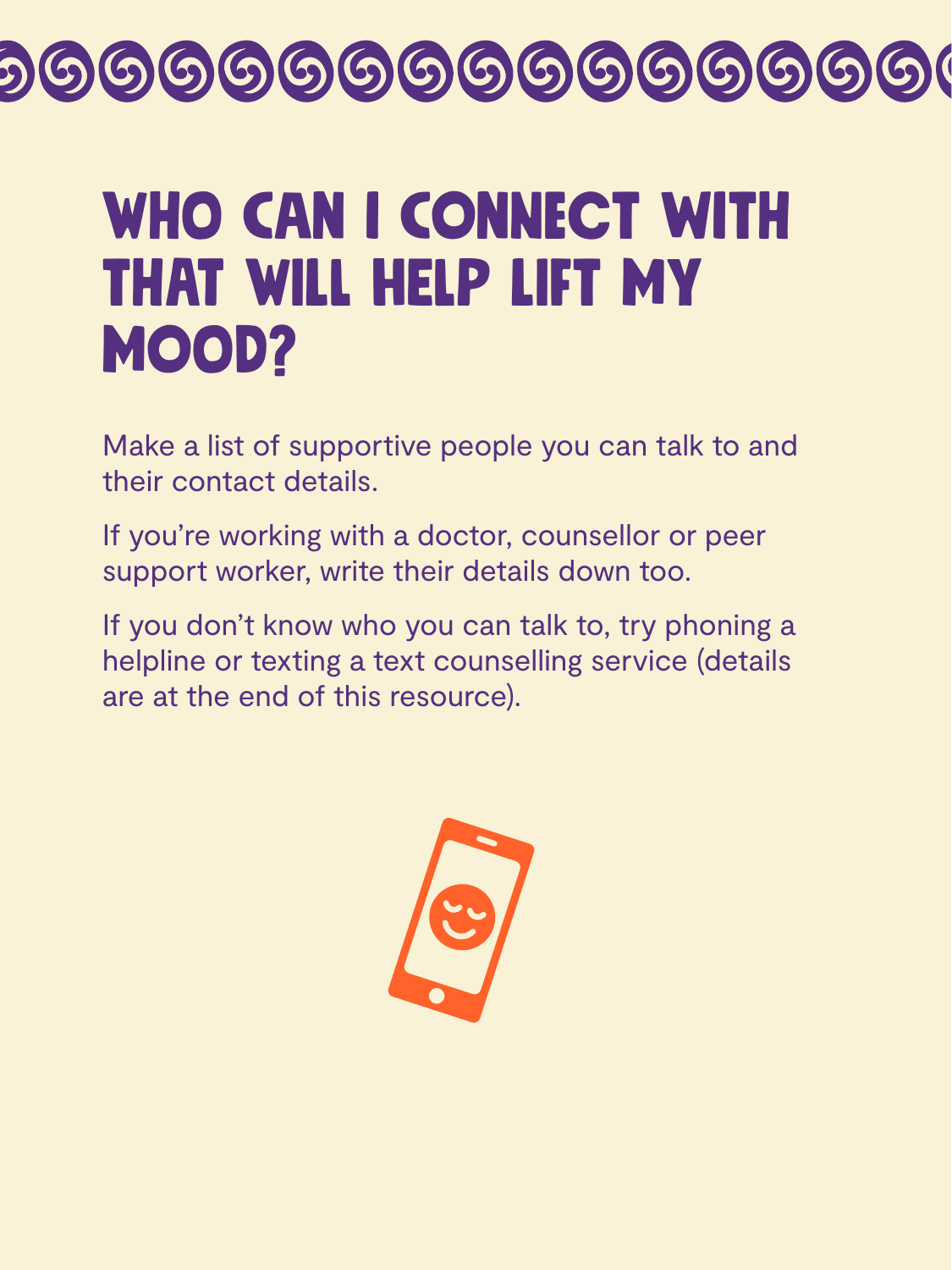![](_page_13_Picture_0.jpeg)

*Who can I call? What are their contact details? P.S Take a picture of this on your phone.*